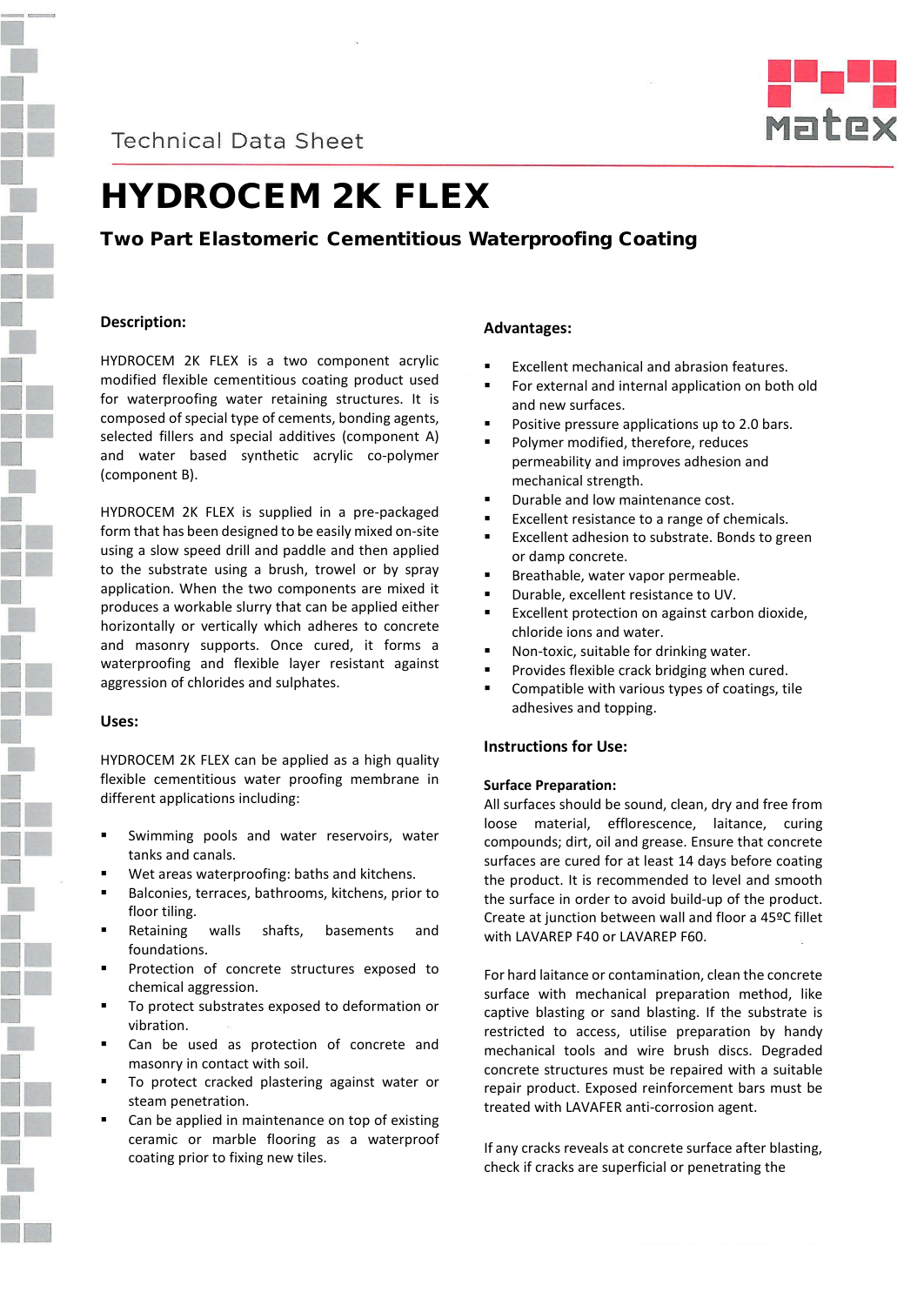# HYDROGEM 2K FLEX

concrete body, then check if the crack is static or dynamic. For superficial cracks, apply a cementitious repair mortar. For dynamic superficial crack, apply a paste mixed from the same product HYDROCEM 2K FLEX as filler to the crack. Whereas if the crack is dynamic and penetrating the concrete, use flexible injection resins to fill the cracks prior to application of HYDROCEM 2K FLEX. For concentrated water seepage apply HYDROPLUG mortar to plug and prevent seepage of water. Before application starts, Saturate the substrate with water to eliminate possible water absorption at the moment of application.

#### **Mixing:**

HYDROCEM 2K FLEX is supplied in pre-measured two component kit, a powder part A and liquid part B. pour the liquid (part B) into the container and then add slowly the contents of the powder bag (part A), use a low speed mixer (300-400 rpm) fitted with a suitable paddle to mix the product for an interval of 3-5 minutes till a homogenous lump free consistent mix is reached. Leave the mix for 4 minutes to release extra air entrapped within.

#### **Application**:

HYDROCEM 2K FLEX can be applied with a trowel, brush or a spraying machine. Wet the surface of application thoroughly with clean water till a saturated surface dry 'SSD' condition is reached, this allows best adhesion and proper curing of the slurry.

Apply the mixture with a brush, in at least two coats in opposite direction to each other, with a thickness not more than 1 mm per coat. Before the second coat is applied, Make sure that the first one has hardened sufficiently. A buildup of 3.2 kg /  $m<sup>2</sup>$  will result in a final membrane film thickness of 2.00 mm. The finishing can be done with a smooth spatula, few minutes after the application.

If the substrates is exposed to movements deformation, or to increase the mechanical strength characteristics of the waterproofing membrane, or where cracks are expected it is recommended to fix ARMOGLASS, reinforcing glass fiber mesh into the first coat of HYDROCEM 2K FLEX, while still wet and fully covered with the second coat to ensure monolithic integrated membrane layer formed without defected spots.

For internal waterproofing of water tanks, swimming pools, it is recommended to treat the joints and through penetrations with HYDROJOINT TAPE rubber band. After fixing the tape, use a brush to apply a strip of HYDROCEM 2K FLEX 75 mm wider than the width of HYDROJOINT TAPE from both sides and embed the tape into the wet slurry with a steel spatula. Once the applied strip is dry, proceed with applying the subsequent coats of HYDROCEM 2K FLEX for the entire work area.

For wet area HYDROCEM 2K FLEX should be allowed to cure for 3 days before fixing ceramics tiles in wet areas and 7 days for swimming pool applications, ceramic tiles laying can start after at least a day. As HYDROCEM 2K FLEX is a flexible water proofing system, it is recommended to fix tile with a compatible tile adhesive with the same degree of flexibility. For general situation use elastic adhesives like TILEGRIP WP. If high flexibility is needed, mixed TILEGRIP WP with ELASTOGRIP LATEX. Joints must be filled using COLORTEC mixed with the same latex.

#### **Standards:**

HYDROCEM 2K FLEX conforms to:

- ASTM D4541-02, ASTM D412, ASTM E96
- EN 12390/8
- BS 6920: 2000

#### **Packaging:**

HYDROCEM 2K FLEX is available in set of 30 Kg. kit (Powder Bag + Liquid Jerkin).

#### **Storage:**

Store in original packing in dry conditions away from direct sunlight and high humidity levels.

#### **Coverage:**

HYDROCEM 2K FLEX achieves coverage approx. 1.7 Kg per sq. meters at 1.0 mm thickness

#### **Cleaning:**

Clean all tools with water before product hardens.